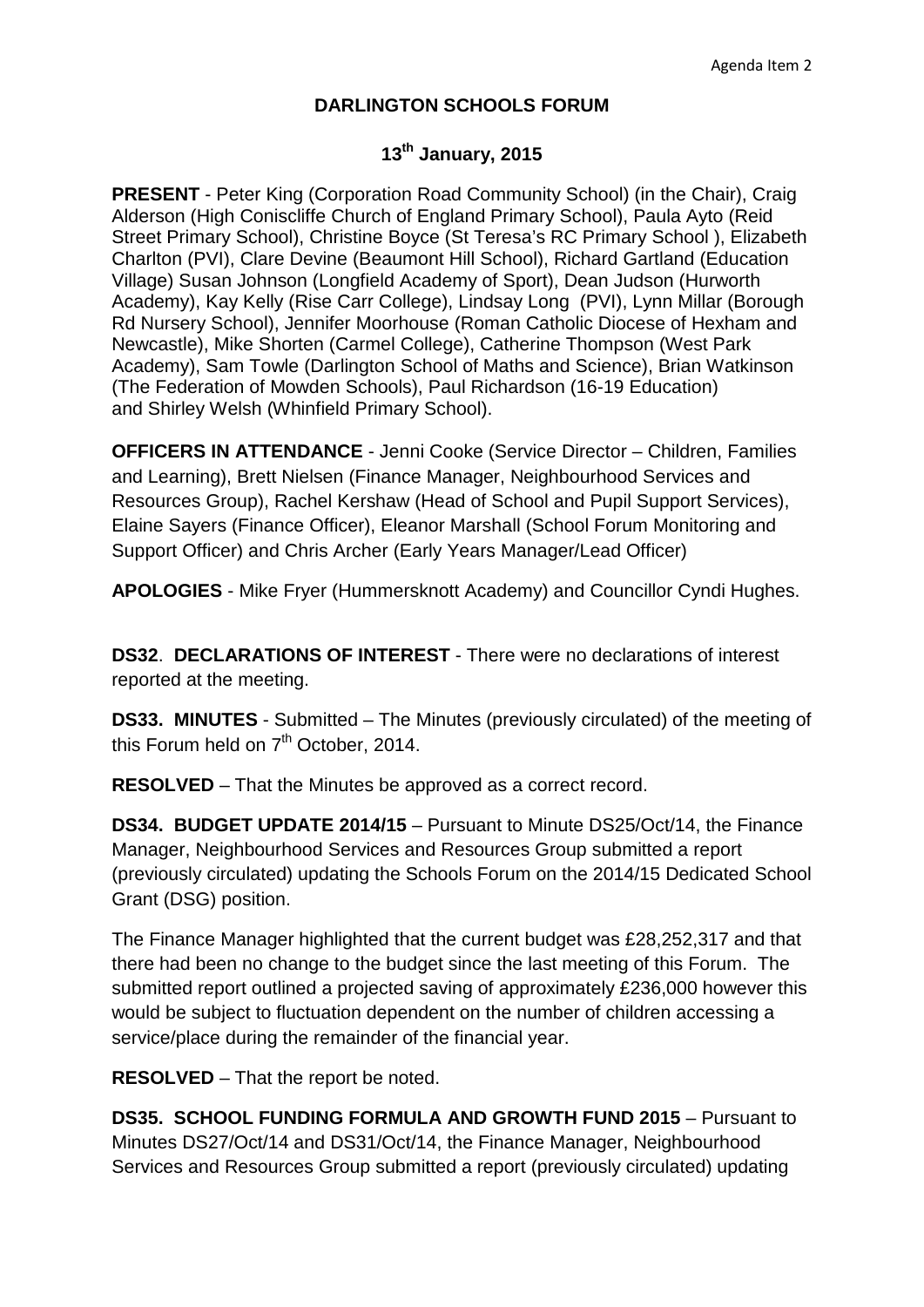the Schools Forum regarding the school funding formula and the pupil growth fund for 2015/16.

It was reported that the formula agreed at the October 2014 meeting of this Forum, had been submitted to the Education Funding Agency (EFA) in line with the 31<sup>st</sup> October deadline and was approved by the EFA as being compliant in November 2014. The EFA had also approved the request to adjust the minimum funding guarantee calculation to allow a one off distribution of the 2013/14 underspend and use of a sparsity factor to include Bishopton and Redmarshall Primary School.

The report outlined the changes in the funding formula (since the October submission) using the revised datasets and modelling tool provided by the EFA. The Finance Manager outlined that the value of the overall formula had increased from the October submission and therefore modelling had been undertaken with regard to the unit rates to find the "best fit" with regard to balancing the formula to resources available.

Discussion ensued on the School's Budget Shares 2015/16 attached at Appendix 1 of the submitted report and the AWPU values.

Forum was notified that the formula must be submitted to the EFA by  $20<sup>th</sup>$  January 2015.

The submitted report also outlined the Growth Fund, the EFA allows the Local Authority to top slice the Dedicated Schools Grant (DSG) to create a fund to support schools which have been requested to provide extra places to meet the basic need within the Authority. It was highlighted that the criteria for the creation of this growth fund stipulated that "the growth fund may not be used to support schools in financial difficulty or general growth due to popularity".

Members were informed that in line with the EFA rules that the proposed growth fund for 2015/16 would operate in the same manner as agreed for 2014/15 and the criteria for accessing the fund was outlined within the submitted report at paragraphs 21-24.

**RESOLVED –** That the report be noted and that the proposed criteria for the operation of the growth fund in 2015/16 be agreed by this Forum.

**DS36. BUDGET SETTING 2015/16** – The Finance Manager, Neighbourhood Services and Resources Group submitted a report (previously circulated) requesting that consideration be given to the use of the Dedicated Schools Grant (DSG) 2015/16.

The Finance Manager clarified the values of top up for Rise Carr in paragraph 30 as £10,513.93 (top up) and £20,513.93 (full cost) as the early version of the papers that were circulated included a type error.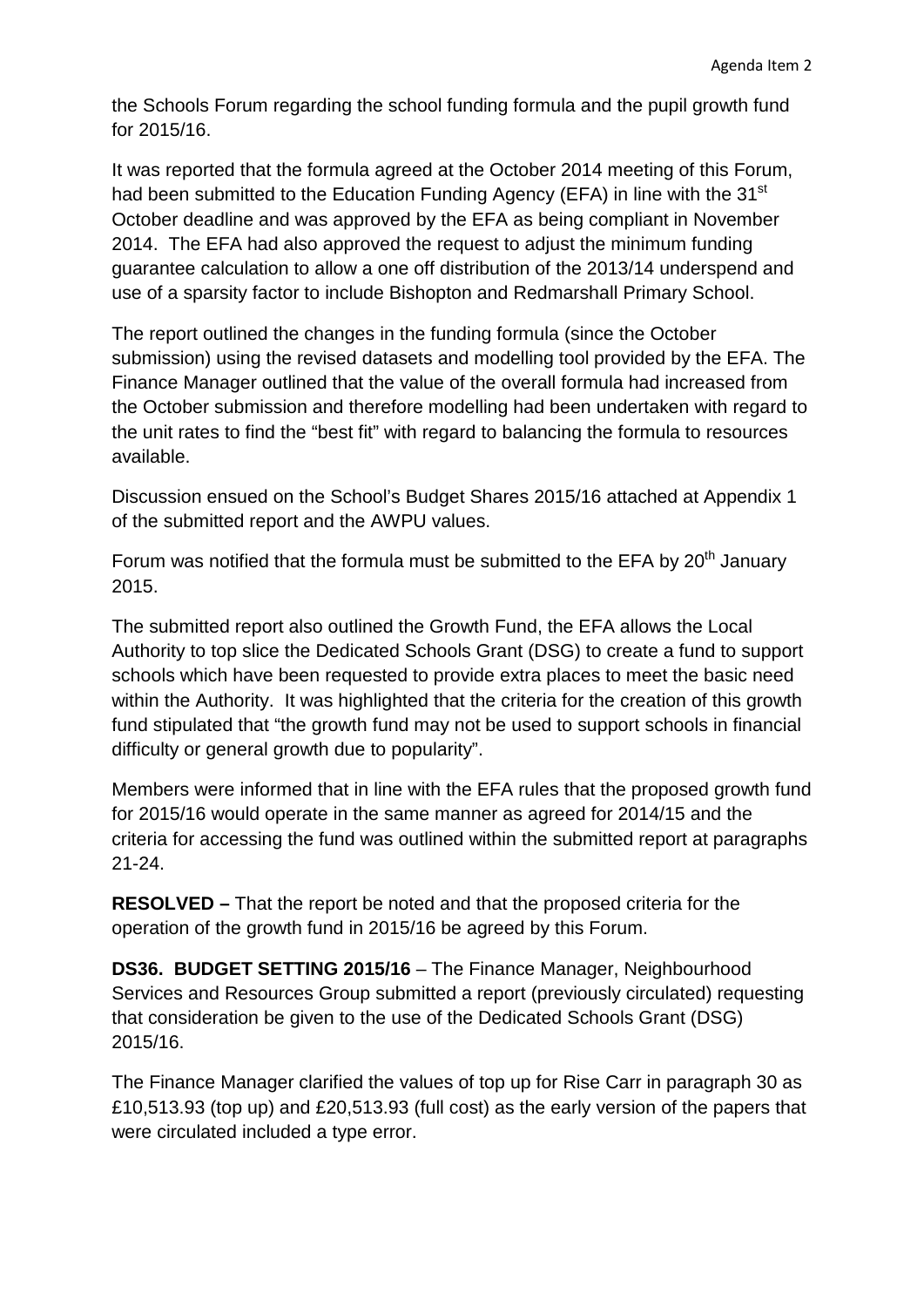The provisional DSG for Darlington had been received on 18<sup>th</sup> December 2014 and was outlined in the submitted report. Budgets had been set based on demand/pupil numbers. There was no proposed changes to either top up payment rates or the system for payment.

Discussion ensued on the changes to the budget allocations and the place funding for high needs settings.

**RESOLVED** – (a) That the report be noted.

(b) That the top up unit rates, as detailed in paragraph 30 of the submitted report be agreed by the Forum.

(c) That the budget allocation for DSG in 2015/16 as detailed in appendix 1 be agreed by the Forum.

**DS37. EARLY YEARS EDUCATION** – Pursuant to Minute DS30/Oct/14, the School Forum Monitoring and Support Officer submitted a report (previously circulated) requesting that consideration be given to setting hourly rates for 2015/16 for three, and four year olds, the recycling of the deprivation payment, the distribution of 2013/14 underspend to providers and the possible introduction of the incentive payments, related to quality and/or staffing/qualifications.

The submitted report outlined that for the hourly rates 2015/16, the budget for the early years delivery was £3,376,626 and that the options presented to the Forum had been based on the numbers on roll for the 2013/14 academic year and therefore were subject to change dependant on actual take up of places in 2015/16. It was highlighted that the underspend figures were indicative and that any underspend should be used as a contingency for 2015/16 or rolled forward into 2016/17 budget setting.

Two options were submitted to the Forum regarding the basic hourly rate, the first was no change to be made to the hourly rates, this would keep the rates at £3.55 for a PVI setting and £3.45 for a school setting creating a budget underspend of £69,941, the second option was to increase the hourly rate for all providers by 7pence, which would be the maximum affordable within the budget, equating to a rate of £3.62 for a PVI setting and £3.52 for a school setting.

It was reported that the budget for the deprivation supplement was £125,000 and that this Local Authority currently paid a deprivation supplement in addition to the three and four year old hourly rate for children living in the 30 percent most deprived areas. With the introduction of the Early Years Pupil Premium (EYPP) from April 2015, additional payments will be made for eligible children therefore it could be viewed that the deprivation supplement is a duplicate payment. However the deprivation supplement is mandatory.

Discussion ensued on the four options outlined in the submitted report concerning the future use of deprivation funding, including what was fairer for each child, the